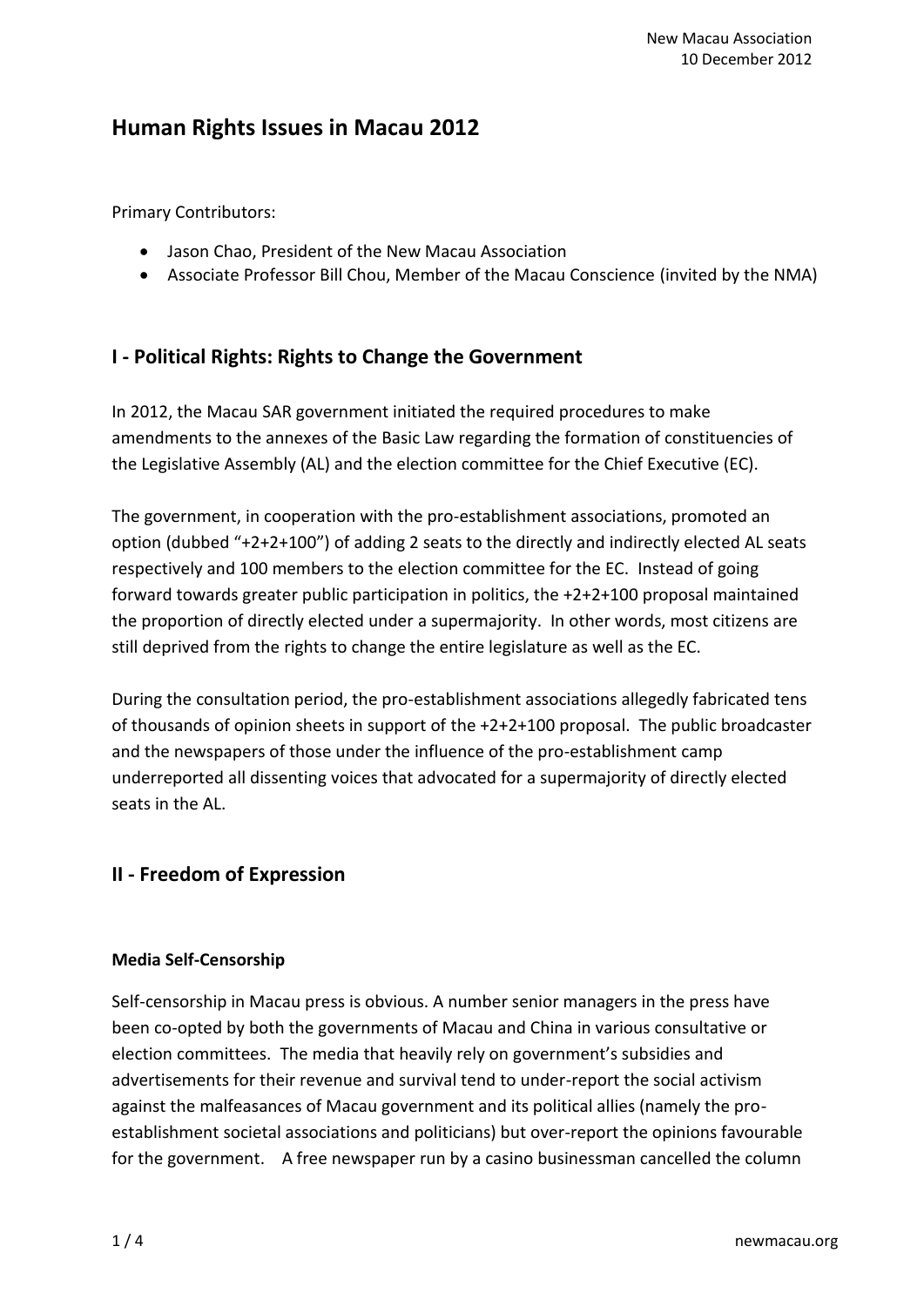of a scholar-social activist-democrat on the reason that the newspaper management did not want the community to misunderstand their political orientation. The self-censorship has made it difficult for the public to receive critical analysis on government policies and political issues, and have in-depth understanding on the government malfeasances.

#### **Persecution at the Public Broadcaster**

The TDM, the public broadcaster in Macau, has continued to "purge" the "uncontrollable" journalists by inducing resignation and abuse of disciplinary procedures. A former TDM journalist who resigned from TDM in April offered her accounts of self-censorship, or "selfcastration" as she had described, in one of her commentary articles.

Journalist Alan Tsu accused the TDM of abusing the disciplinary procedures to dismiss him as the management had deemed him "uncontrollable". The lawyer firm entrusted by the TDM to conduct the procedures failed to follow the procedures which denied Tsu did a "fair trial." Tsu was never informed of the "misconducts" that the solicitors' firm had found him liable to, although he was dismissed on "reasonable grounds".

### **No Access for Citizen Journalists**

The freedom of citizen journalists in news reports is also restricted. The pro-establishment chairman of the Legislative Assembly (AL) has prohibited citizen journalists from entering the press areas which offer good angles of filming and photographing of the legislators and the meeting processes. In fact, the AL fails to comply with relevant regulations of broadcasting live the plenary sessions. The coverage of citizen journalists may make the meetings more transparent to the public who, in turn, are better informed to supervise the Legislative Assembly. The prohibition goes against the principle of accountability of the legislature to the public.

### **"Capricious" Immigration Bans**

The reports of Hong Kong media on Macau news have the impact of circumventing the selfcensorship; Hong Kong newspapers have wide readership in Macau. Hong Kong TV news reports are also widely viewed. The authority of Macau SAR can hardly interfere with the freedom of editorship in Hong Kong. However, Hong Kong journalists are occasionally barred from entering Macau for an abstract reason of "constituting a threat to the stability of internal security" under the "Internal Security Law" which was enacted to target terrorism and organised crimes. The immigration authorities never provided satisfactory explanations for such a move. The failure of Hong Kong journalists to enter Macau affects the local, regional, and international communities in understanding the hiccups in Macau's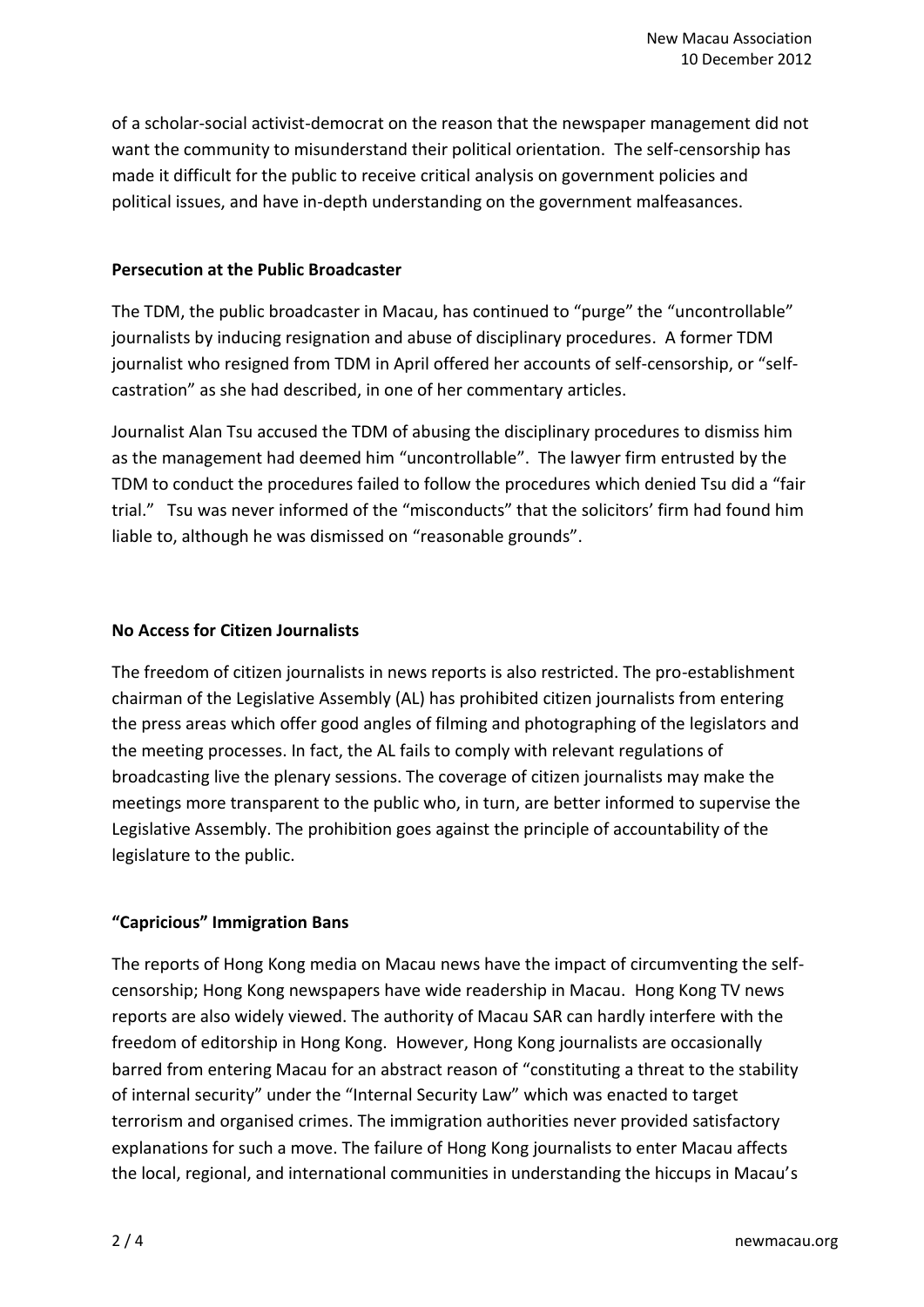democratic development and economic growth. Furthermore, among those banned, there were Hong Kong scholars, teachers, social workers, councillors and social activists. This hinders the exchanges of views among the citizens in the two SARs, as well as the cultivation of their participatory skills which are essential for the democratic development of the two SARs.

#### **Revision of the Press and Audio-visual Broadcast Laws**

The attempt of Macau SAR government to revise the press and broadcast laws has sent shivers down the journalists' spines. To obtain public opinions on the revision of the two laws, the Macau SAR government commissioned a local consultancy to undertake deliberative polling. The participants in the deliberative polling were average citizens who were provided with biased background brief and therefore guided to offer answers favourable for the establishment of the Press Commission and Broadcast Commission. In view of the assault on the press freedom, a local journalist association issued a declaration on World Press Freedom Day (3 May), criticizing the government for its failure to respect the press freedom. If the Press Commission and Broadcast Commission would be established as the government had wished, the journalists feared the government may maintain leverages on the commissions so that it can instruct the commissions to deregister the journalists who are too critical of the government.

### **Abuse of Police Power**

Individuals' expression freedom is also threatened by the authorities. A social activist put up washable graffiti on the window of a government office, complaining the government for its going against public opinions on the package of constitutional reform and various irregularities on the consultative processes. While graffiti was classified as hygienic issues and handled by the municipal institution, the Judicial Police responsible for investigating criminal offenses intervened and promptly arrested the suspect. This is obvious an example of abuse of policing power. The police supervisory committee, called Security Forces Discipline Committee, was far from effective in constraining the police's abuse of power. The leadership of the committee is appointed by the Chief Executive of Macau SAR government. Currently, the committee is headed by a pro-establishment lawyer-politician and assisted by other pro-establishment figures. The committee does not have its own investigative team. It has to rely entirely on the investigation by the police itself. Unbiased investigative reports are hard to be solicited.

### **Internet-censorship Capabilities**

The free Wifi internet service provided by the government (officially named "Wifi-Go") was